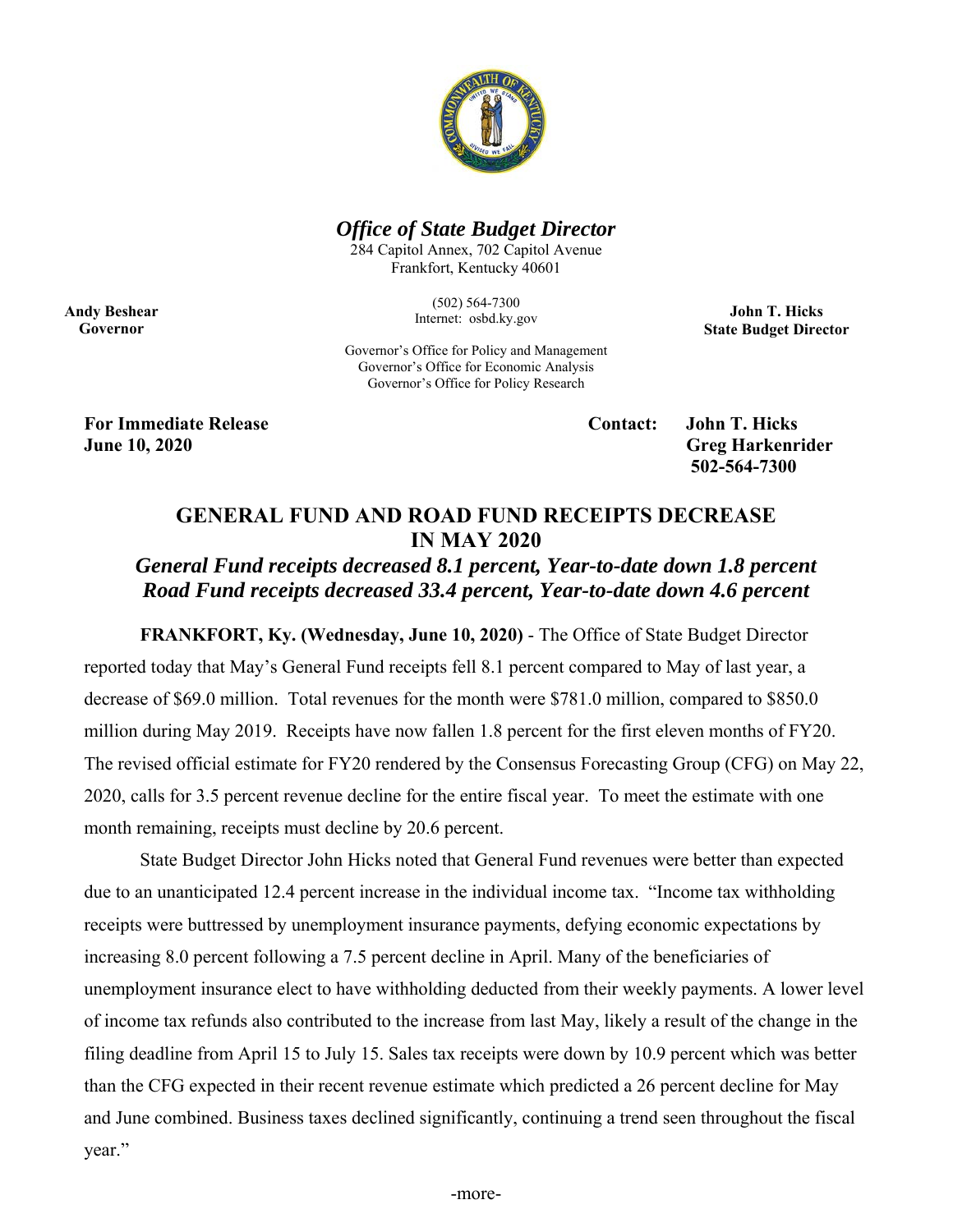Among the major accounts:

- Sales and use tax receipts decreased 10.9 percent for the month, following a 6.4 percent decline in April. Receipts have grown 3.7 percent year-to-date. Kentucky taxes all transactions that flow through online marketplace providers which partially compensates for the reduction of taxable sales at traditional brick and mortar store locations.
- In May, corporation income tax revenue was down \$27.1 million while limited liability entity tax receipts grew by \$13.4 million. Collections in these accounts have declined 32.9 percent for the year.
- Individual income tax collections were surprisingly higher, increasing 12.4 percent in May. Withholding receipts, supported by unemployment insurance benefit payments, and net returns both increased relative to last May while declarations were essentially unchanged. Receipts have now fallen 1.5 percent though the first eleven months of FY20.
- Property tax collections decreased 42.6 percent in May and are down 0.4 percent year-todate. All of the major components of this tax experienced declines for the month.
- Cigarette tax receipts rose 0.6 percent in May and are up 0.3 percent year-to-date.
- Coal severance tax receipts fell 52.5 percent in May to \$4.2 million. Collections have declined 32.5 percent through the first eleven months of the fiscal year.

Road Fund receipts fell 33.4 percent in May 2020 with collections of \$95.8 million with declines in every major tax account. This follows a decline of 30.1 percent in April. Year-to-date collections are lower by 4.6 percent. Among the accounts, motor fuels fell 27.7 percent and are down 2.7 percent for the year. Motor vehicle usage revenue declined 30.1 percent following a 60.1 percent decline in April, while license and privilege receipts fell 41.9 percent. Hicks observed that "even with the large reductions to the motor fuels and motor vehicle usage accounts in May, collections were still ahead of expectations set by the CFG revision to the FY20 Road Fund estimates". Based on year-to-date tax collections, revenues must decline 81.1 percent in June to meet the estimate.

-30-

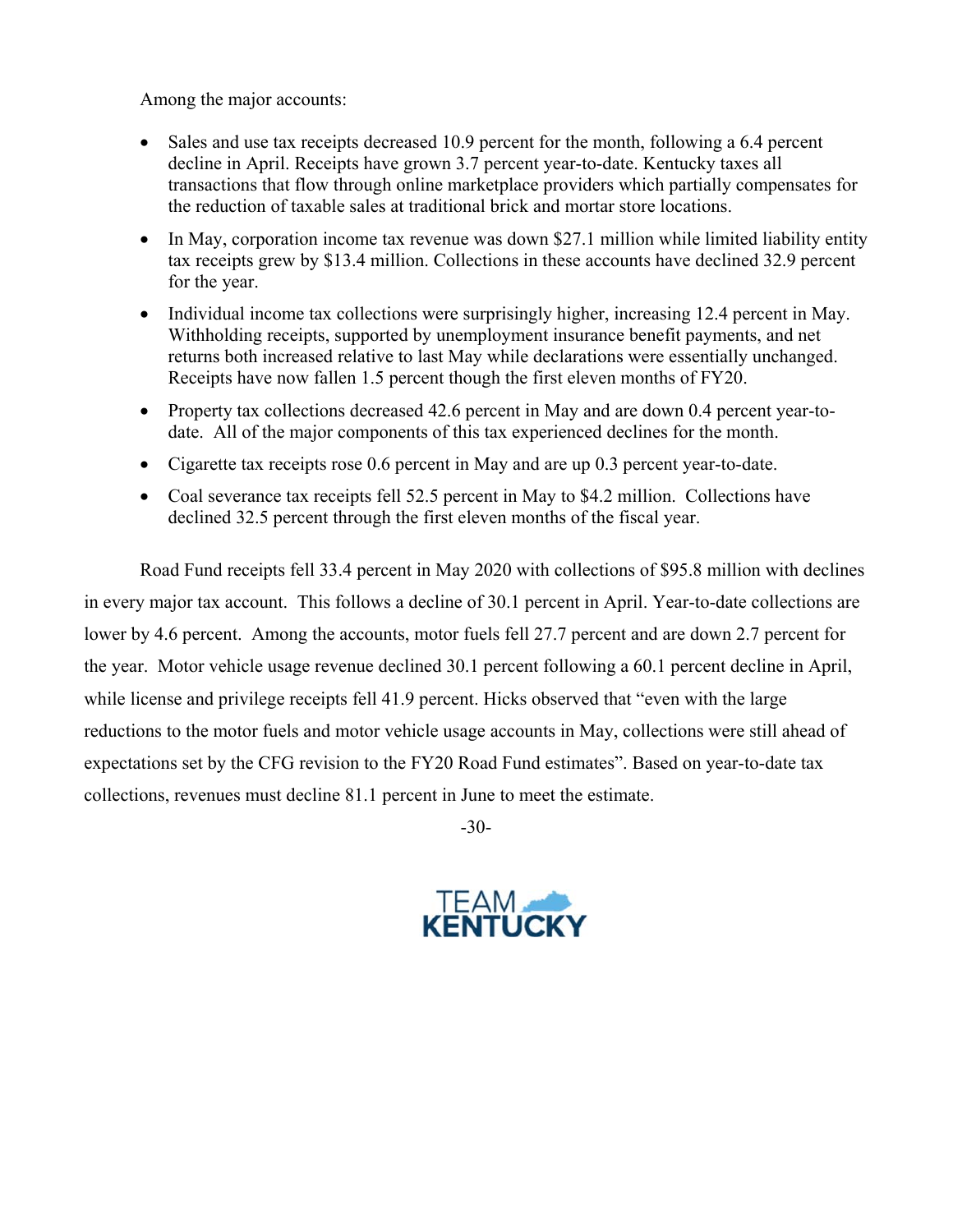#### **KENTUCKY STATE GOVERNMENT REVENUE 1. GENERAL FUND REVENUE**

|                                        | <b>MAY</b>     | MAY           |                 |                  | <b>JULY THROUGH MAY</b> |           |
|----------------------------------------|----------------|---------------|-----------------|------------------|-------------------------|-----------|
|                                        | 2020           | 2019          | <u>% Change</u> | FY 2020          | FY 2019                 | % Change  |
| <b>TOTAL GENERAL FUND</b>              | \$781,025,850  | \$849,982,428 | $-8.1%$         | \$10,156,410,524 | \$10,341,125,190        | $-1.8%$   |
| <b>Tax Receipts</b>                    | \$746,148,021  | \$794,084,238 | $-6.0\%$        | \$9,809,214,935  | \$9,984,878,777         | $-1.8%$   |
| Sales and Gross Receipts               | \$377,801,821  | \$430,037,392 | $-12.1%$        | \$4,431,843,710  | \$4,307,191,734         | 2.9%      |
| <b>Beer Consumption</b>                | 526,081        | 552,132       | -4.7%           | 5,659,816        | 5,458,507               | $3.7\%$   |
| <b>Beer Wholesale</b>                  | 5,153,979      | 5,003,638     | 3.0%            | 55,897,690       | 51,827,330              | 7.9%      |
| Cigarette                              | 32,365,067     | 32,169,796    | 0.6%            | 325,011,940      | 324, 194, 347           | 0.3%      |
| <b>Distilled Spirits Case Sales</b>    | 15,694         | 14,873        | 5.5%            | 164,460          | 149,577                 | 10.0%     |
| <b>Distilled Spirits Consumption</b>   | 1,395,203      | 1,321,622     | 5.6%            | 14,500,955       | 13,492,132              | 7.5%      |
| <b>Distilled Spirits Wholesale</b>     | 4,465,504      | 4,604,653     | $-3.0%$         | 49,113,769       | 44,918,149              | 9.3%      |
| Insurance Premium                      | 21,972,344     | 34,704,544    | $-36.7%$        | 135,291,368      | 146,350,932             | $-7.6%$   |
| Pari-Mutuel                            | 22,553         | 1,940,392     | $-98.8%$        | 14,927,887       | 13,014,903              | 14.7%     |
| <b>Race Track Admission</b>            | 0              | 61,070        | $-100.0\%$      | 143,685          | 214,345                 | $-33.0%$  |
| Sales and Use                          | 302,794,500    | 339,929,310   | $-10.9%$        | 3,730,209,859    | 3,595,822,748           | 3.7%      |
| <b>Wine Consumption</b>                | 297,121        | 273,662       | 8.6%            | 2,971,642        | 2,881,840               | 3.1%      |
| Wine Wholesale                         | 1,541,622      | 1,542,746     | $-0.1%$         | 16,247,527       | 16,016,576              | 1.4%      |
| <b>Telecommunications Tax</b>          | 5,450,385      | 6,057,169     | $-10.0%$        | 61,631,149       | 51,347,008              | 20.0%     |
| <b>Other Tobacco Products</b>          | 1,799,158      | 1,857,298     | $-3.1%$         | 20,022,019       | 20,219,846              | $-1.0%$   |
| Floor Stock Tax                        | 2,610          | 4,487         | $-41.8%$        | 49,946           | 21,283,496              | $-99.8%$  |
| License and Privilege                  | $($ \$651,966) | \$371,595     | ---             | \$123,856,731    | \$120,710,055           | 2.6%      |
| Alc. Bev. License Suspension           | 7,450          | 36,250        | $-79.4%$        | 247,950          | 295,007                 | $-16.0\%$ |
| <b>Corporation License</b>             | 8,779          | 410           | 2041.2%         | 47,428           | 63,079                  | $-24.8%$  |
| Corporation Organization               | 0              | 0             | ---             | 60,992           | 311,587                 | $-80.4%$  |
| <b>Occupational Licenses</b>           | 11,623         | 42,042        | $-72.4%$        | 128,225          | 160,610                 | $-20.2%$  |
| Race Track License                     | 0              | 50,500        | $-100.0\%$      | 242,717          | 268,875                 | $-9.7%$   |
| <b>Bank Franchise Tax</b>              | (689, 318)     | 184,197       | ---             | 121,910,890      | 118,986,310             | 2.5%      |
| <b>Driver License Fees</b>             | 9,501          | 58,197        | $-83.7%$        | 1,218,530        | 624,587                 | 95.1%     |
| <b>Natural Resources</b>               | \$6,288,253    | \$12,589,164  | $-50.1%$        | \$83,078,363     | \$115,972,888           | $-28.4%$  |
| <b>Coal Severance</b>                  | 4,209,061      | 8,869,042     | $-52.5%$        | 56,473,821       | 83,705,152              | $-32.5%$  |
| Oil Production                         | 85,488         | 706,304       | $-87.9%$        | 4,498,266        | 5,473,473               | $-17.8%$  |
| <b>Minerals Severance</b>              | 1,708,970      | 2,152,103     | $-20.6%$        | 17,887,220       | 17,454,737              | 2.5%      |
| <b>Natural Gas Severance</b>           | 284,734        | 861,714       | $-67.0%$        | 4,219,055        | 9,339,525               | $-54.8%$  |
| Income                                 | \$341,736,809  | \$317,364,668 | 7.7%            | \$4,481,975,953  | \$4,748,967,597         | $-5.6%$   |
| Corporation                            | (23,663,056)   | 3,385,708     | ---             | 219,948,762      | 439,384,751             | -49.9%    |
| Individual                             | 344,555,551    | 306,529,955   | 12.4%           | 4,061,252,265    | 4,121,891,051           | $-1.5%$   |
| <b>Limited Liability Entity</b>        | 20,844,313     | 7,449,005     | 179.8%          | 200,774,925      | 187,691,795             | 7.0%      |
| Property                               | \$15,910,187   | \$27,703,052  | $-42.6%$        | \$627,910,629    | \$630,655,492           | $-0.4%$   |
| <b>Building &amp; Loan Association</b> | 516,324        | 677,497       | -23.8%          | 323,470          | 933,826                 | -65.4%    |
| General - Real                         | 2,148,843      | 2,720,658     | $-21.0%$        | 303,006,765      | 293,681,470             | 3.2%      |
| General - Tangible                     | 10,251,728     | 15,614,233    | $-34.3%$        | 242,025,059      | 246,818,380             | $-1.9%$   |
| <b>Omitted &amp; Delinquent</b>        | 1,984,611      | 5,178,268     | $-61.7%$        | 10,114,551       | 17,559,740              | $-42.4%$  |
| <b>Public Service</b>                  | 967,136        | 3,510,997     | $-72.5%$        | 70,154,683       | 69,623,886              | 0.8%      |
| Other                                  | 41,545         | 1,399         | 2869.7%         | 2,286,103        | 2,038,192               | 12.2%     |
| Inheritance Tax                        | \$3,779,031    | \$3,839,631   | $-1.6%$         | \$42,731,985     | \$41,157,655            | 3.8%      |
| Miscellaneous                          | 1.283.886      | 2,178,736     | $-41.1%$        | 17,817,564       | 20,223,356              | $-11.9%$  |
| <b>Legal Process</b>                   | 420,265        | 1,237,177     | -66.0%          | 11,123,187       | 11,903,930              | $-6.6\%$  |
| T. V. A. In Lieu Payments              | 832,214        | 941,559       | $-11.6%$        | 5,824,909        | 8,309,691               | $-29.9%$  |
| Other                                  | 31,407         | 0             | ---             | 869,468          | 9,735                   | 8831.3%   |
| <b>Nontax Receipts</b>                 | \$34.747.859   | \$55,350,566  | $-37.2%$        | \$329,334,980    | \$345,774,258           | $-4.8%$   |
| <b>Departmental Fees</b>               | 1,026,936      | 2,477,118     | -58.5%          | 12,883,196       | 13,702,618              | -6.0%     |
| <b>PSC Assessment Fee</b>              | 194            | 1,601         | $-87.9%$        | 13,071,616       | 16, 143, 977            | $-19.0%$  |
| Fines & Forfeitures                    | 498.523        | 1,543,460     | $-67.7%$        | 14,983,108       | 18,447,831              | $-18.8%$  |
| Income on Investments                  | 37,838         | (795, 667)    | ---             | (6, 103, 808)    | (11, 246, 357)          |           |
| Lottery                                | 22,000,000     | 21.500.000    | 2.3%            | 245,363,344      | 226,646,017             | 8.3%      |
| Miscellaneous                          | 11,184,367     | 30,624,053    | $-63.5%$        | 49,137,525       | 82,080,171              | $-40.1%$  |
| Redeposit of State Funds               | \$129,970      | \$547,624     | $-76.3%$        | \$17,860,609     | \$10,472,155            | 70.6%     |